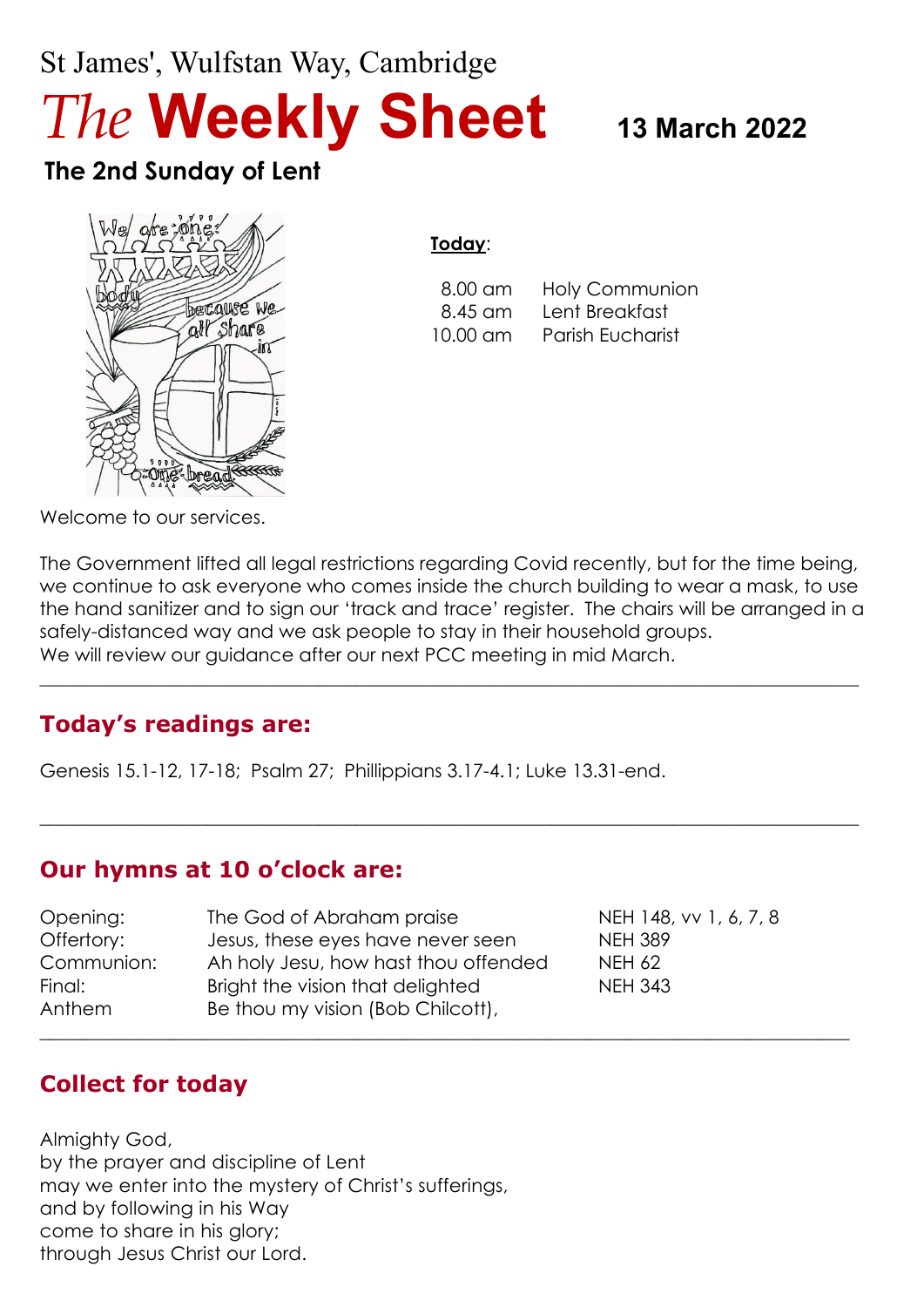### **This week:**

| $9.15$ am | Morning Prayer in Church                         |
|-----------|--------------------------------------------------|
| 10.00 am  | Meditation Group in the Study Centre             |
|           | Eucharist                                        |
|           | Deadline for APCM Reports                        |
| 7.30 pm   | Lent Group 2/6, via Zoom. See page 6 for details |
| 7.30 pm   | PCC Meeting via Zoom                             |
| 9.15 am   | Morning Prayer in Church                         |
|           | Wednesday $16th$ 10.15 am                        |

 $\_$  , and the set of the set of the set of the set of the set of the set of the set of the set of the set of the set of the set of the set of the set of the set of the set of the set of the set of the set of the set of th

 $\_$  , and the set of the set of the set of the set of the set of the set of the set of the set of the set of the set of the set of the set of the set of the set of the set of the set of the set of the set of the set of th

### **Dates for your Diary:**

3 April 11.30 am APCM

### **Genesis 15.1-12, 17-18**

#### **God's Covenant with Abram**

After these things the word of the LORD came to Abram in a vision, 'Do not be afraid, Abram, I am your shield; your reward shall be very great.' But Abram said, 'O Lord GOD, what will you give me, for I continue childless, and the heir of my house is Eliezer of Damascus?' And Abram said, 'You have given me no offspring, and so a slave born in my house is to be my heir.' But the word of the LORD came to him, 'This man shall not be your heir; no one but your very own issue shall be your heir.' He brought him outside and said, 'Look towards heaven and count the stars, if you are able to count them.' Then he said to him, 'So shall your descendants be.' And he believed the LORD; and the LORD reckoned it to him as righteousness.

Then he said to him, 'I am the LORD who brought you from Ur of the Chaldeans, to give you this land to possess.' But he said, 'O Lord GOD, how am I to know that I shall possess it?' He said to him, 'Bring me a heifer three years old, a female goat three years old, a ram three years old, a turtle-dove, and a young pigeon.' He brought him all these and cut them in two, laying each half over against the other; but he did not cut the birds in two. And when birds of prey came down on the carcasses, Abram drove them away.

As the sun was going down, a deep sleep fell upon Abram, and a deep and terrifying darkness descended upon him.

When the sun had gone down and it was dark, a smoking fire-pot and a flaming torch passed between these pieces. On that day the LORD made a covenant with Abram, saying, 'To your descendants I give this land, from the river of Egypt to the great river, the river Euphrates,

 $\_$  , and the set of the set of the set of the set of the set of the set of the set of the set of the set of the set of the set of the set of the set of the set of the set of the set of the set of the set of the set of th

### **Psalm 27**

The Lord is my light and my salvation; whom then / shall I / fear? The Lord is the strength of my life; of whom then / shall I / be a/fraid?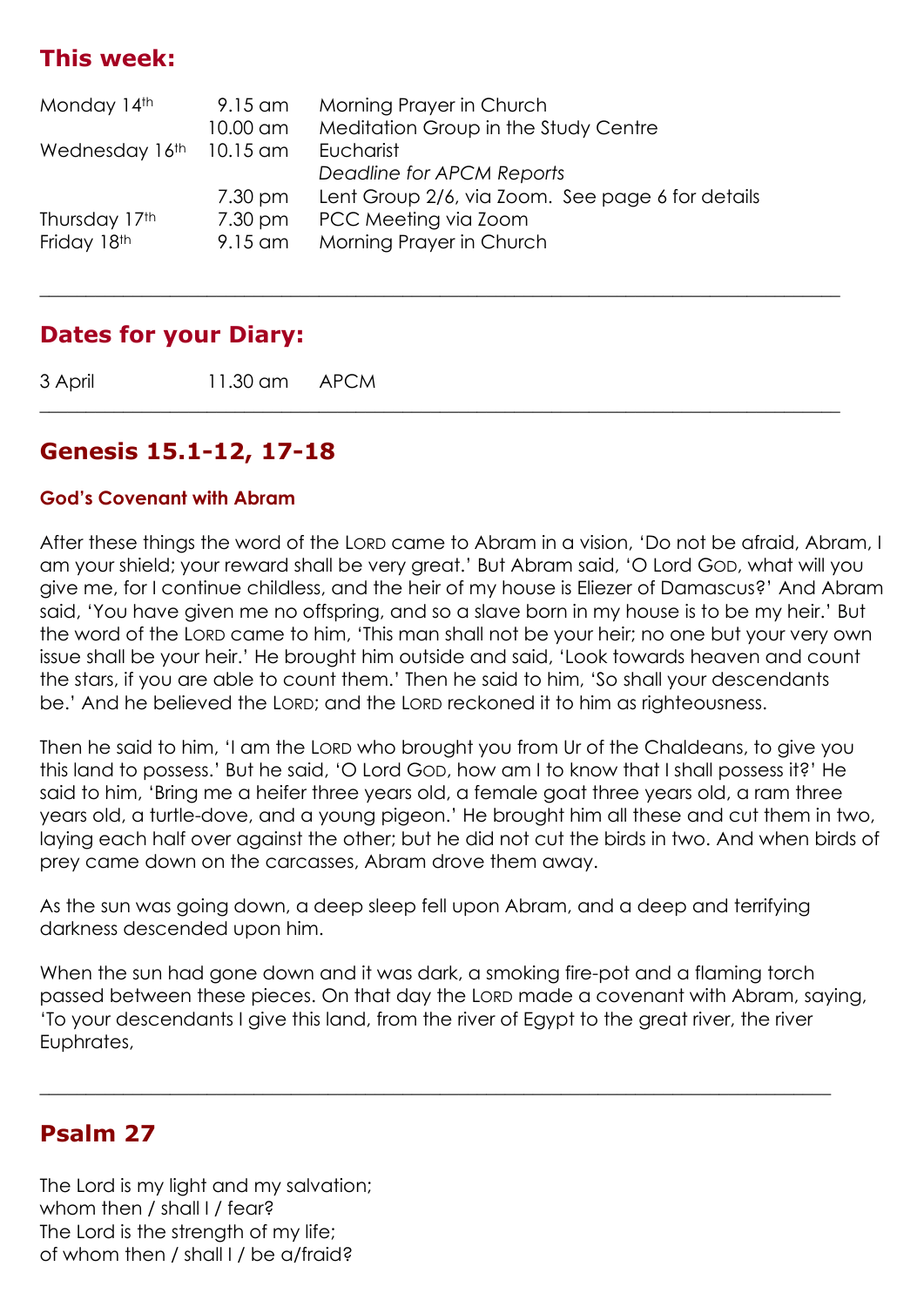When the wicked, even my enemies and my foes, came upon me to / eat up my / flesh, they / stumbled / and / fell. Though a host encamp against me, my heart shall / not be a/fraid, And though there rise up war against me, yet will I / put my / trust in / him. One thing have I asked of the Lord and that a/lone I / seek: that I may dwell in the house of the Lord / all the / days of my / life, to behold the fair / beauty of the / Lord and to / seek his / will in his / temple. For in the day of trouble he shall hide me / in his / shelter; In the secret place of his dwelling shall he hide me and set me / high up/on a / rock. And now shall he / lift up my / head above my / enemies / round a/bout me; therefore will I offer in his dwelling an oblation with / great / gladness; I will sing and make / music / to the / Lord. Hear my voice, O Lord, / when I / call; have / mercy up/on me and / answer me. My heart tells of your word, / Seek my / face.' Your / face, Lord, / will I / seek. Hide / not your / face from me, nor cast your / servant a/way in dis/pleasure. You have / been my / helper; Leave me not, neither forsake me, O / God of / my sal/vation. Though my father and my / mother for/sake me, The / Lord will / take me / up. Teach me your / way, O / Lord; lead me on a level path, because of / those who / lie in / wait for me. Deliver me not into the / will of my / adversaries, for false witnesses have risen up against me, and / those who / breathe out / violence. I believe that I shall see the / goodness of the / Lord in the / land / of the / living. Wait for the Lord; be strong and he shall / comfort your / heart; wait / patiently / for the / Lord.

#### **Philippians 3.17-4.1**

Brothers and sisters, join in imitating me, and observe those who live according to the example you have in us. For many live as enemies of the cross of Christ; I have often told you of them, and now I tell you even with tears. Their end is destruction; their god is the belly; and their glory is in their shame; their minds are set on earthly things. But our citizenship is in heaven, and it is from there that we are expecting a Saviour, the Lord Jesus Christ. He will

\_\_\_\_\_\_\_\_\_\_\_\_\_\_\_\_\_\_\_\_\_\_\_\_\_\_\_\_\_\_\_\_\_\_\_\_\_\_\_\_\_\_\_\_\_\_\_\_\_\_\_\_\_\_\_\_\_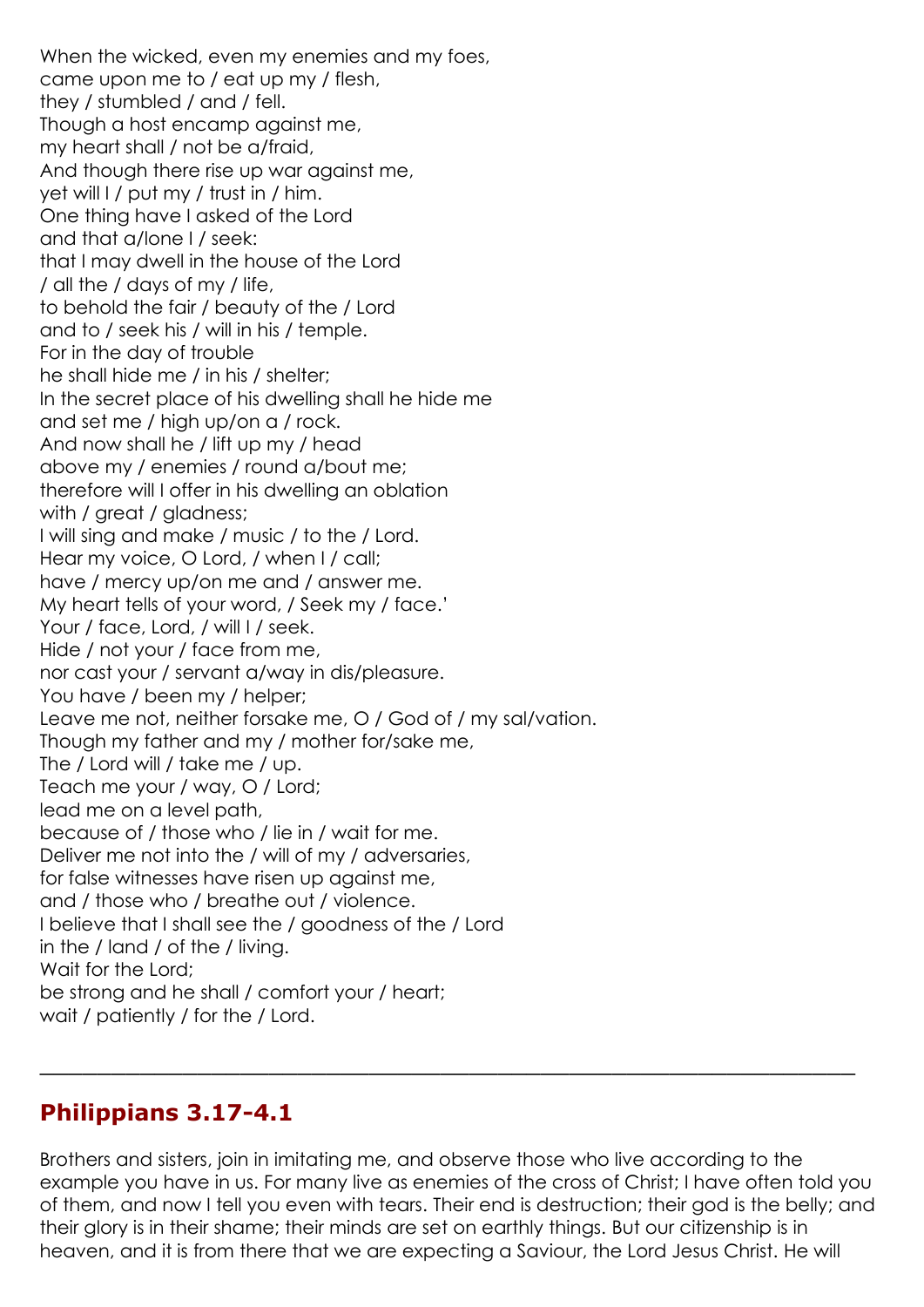transform the body of our humiliation so that it may be conformed to the body of his glory, by the power that also enables him to make all things subject to himself. Therefore, my brothers and sisters, whom I love and long for, my joy and crown, stand firm in the Lord in this way, my beloved.

\_\_\_\_\_\_\_\_\_\_\_\_\_\_\_\_\_\_\_\_\_\_\_\_\_\_\_\_\_\_\_\_\_\_\_\_\_\_\_\_\_\_\_\_\_\_\_\_\_\_\_\_\_\_\_\_\_

### **Luke 13.31-end**

#### **The Lament over Jerusalem**

At that very hour some Pharisees came and said to him, 'Get away from here, for Herod wants to kill you.' He said to them, 'Go and tell that fox for me, "Listen, I am casting out demons and performing cures today and tomorrow, and on the third day I finish my work. Yet today, tomorrow, and the next day I must be on my way, because it is impossible for a prophet to be killed away from Jerusalem." Jerusalem, Jerusalem, the city that kills the prophets and stones those who are sent to it! How often have I desired to gather your children together as a hen gathers her brood under her wings, and you were not willing! See, your house is left to you. And I tell you, you will not see me until the time comes when you say, "Blessed is the one who comes in the name of the Lord." '

### **Readings for next Sunday, 20 March 2022 (3rd Sunday of Lent)**

\_\_\_\_\_\_\_\_\_\_\_\_\_\_\_\_\_\_\_\_\_\_\_\_\_\_\_\_\_\_\_\_\_\_\_\_\_\_\_\_\_\_\_\_\_\_\_\_\_\_\_\_\_\_\_\_

Isaiah 55.1-9; Psalm 63.1-9; 1 Corinthians 10.1-13; Luke 13.1-9

**Welcome to Elizabeth Baker** who joins us on placement. Elizabeth is currently a minister in training at ERMC.

\_\_\_\_\_\_\_\_\_\_\_\_\_\_\_\_\_\_\_\_\_\_\_\_\_\_\_\_\_\_\_\_\_\_\_\_\_\_\_\_\_\_\_\_\_\_\_\_\_\_\_\_\_\_\_\_\_

**Lent Breakfasts.** We are holding Lent breakfasts every Sunday during Lent on 6, 13, 20, 27 March and 3 April (but not Palm Sunday). There is no charge although a suggested donation of £3 towards the work of Traidcraft would be very welcome. To help with numbers please sign the list on the noticeboard. Offers to set up and prepare the breakfast and to assist with clearing away are also requested please. All are welcome.

**Confirmation group for children**. For any families interested in confirmation we are meeting on 13, 20 and 27 March after the 10 o'clock service - please speak to Steve. Any adults who may be interested, please also speak to Steve.

**APCM:** Our APCM meeting will be held on Sunday 3 April at 11.30 am (Zoom/in-person tbc). We have churchwarden and PCC vacancies. Could you fill one of these positions? If you think you might be interested, please speak to Steve.

**APCM Reports**. If you head up a group or church activity here at St James' please consider writing a report for our APCM. Reports only need to be a few lines long and should be for the period January – December 2021. Please forward as a Word document to Caroline by Wednesday 16 March at the very latest. Thank you. [stjameschurchcambridge@yahoo.co.uk](mailto:stjameschurchcambridge@yahoo.co.uk)

We would very much like to regularly offer **tea and coffee after our 10 o'clock services**, starting as soon as possible, and are looking for more volunteers. Rosemary Monk has offered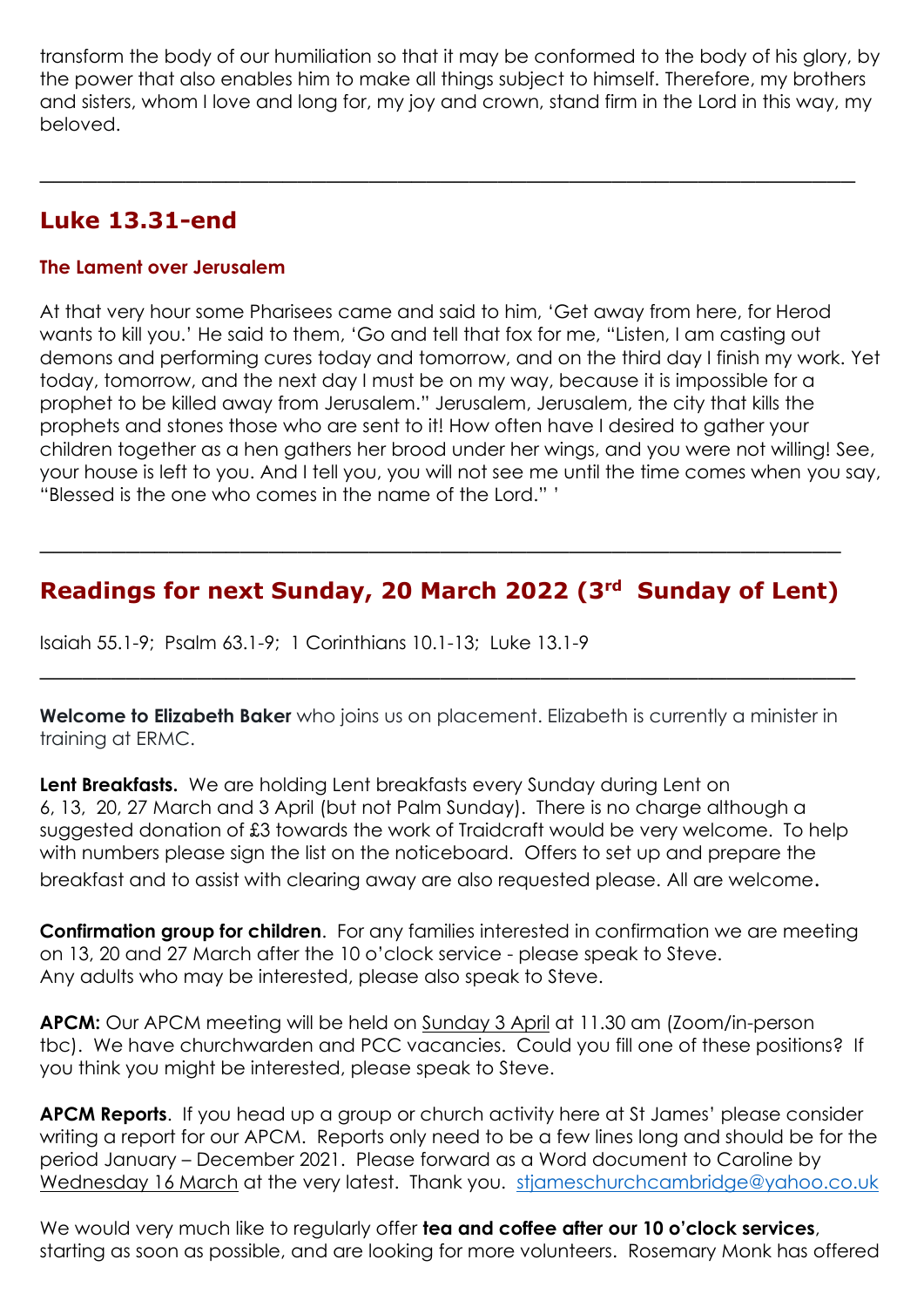to put the rota together. If you can help, please contact her on (01223) 246421 or [rem66@btinternet.com](mailto:rem66@btinternet.com) Thank you.

**Grass Cutting Rota.** Stanley Wilson is about to draw up the church grass cutting rota. We are now very short on numbers (only 3) and really need more people to come forward please. If you feel you can help, please contact Stanley via [sue@wilsontudorhouse.plus.com](mailto:sue@wilsontudorhouse.plus.com) Thank you.

**Cambridge Half Marathon.** Steve was due to run the half marathon recently but due to a back injury had to withdraw. However, Steve is registered to run the Milton Keynes half marathon on Monday 2nd May, so all your donations will not have been in vain! Thank you for all your support. You can still donate via his JustGiving page at https://www.justgiving.com/crowdfunding/steven-rothwell

**Caroline will be working in the office** on Wednesday and Thursday morning this week and working from home on Monday morning.

 $\_$  , and the set of the set of the set of the set of the set of the set of the set of the set of the set of the set of the set of the set of the set of the set of the set of the set of the set of the set of the set of th

The **Food Hub** is open again regularly on Saturdays, 10.30 – 12 noon.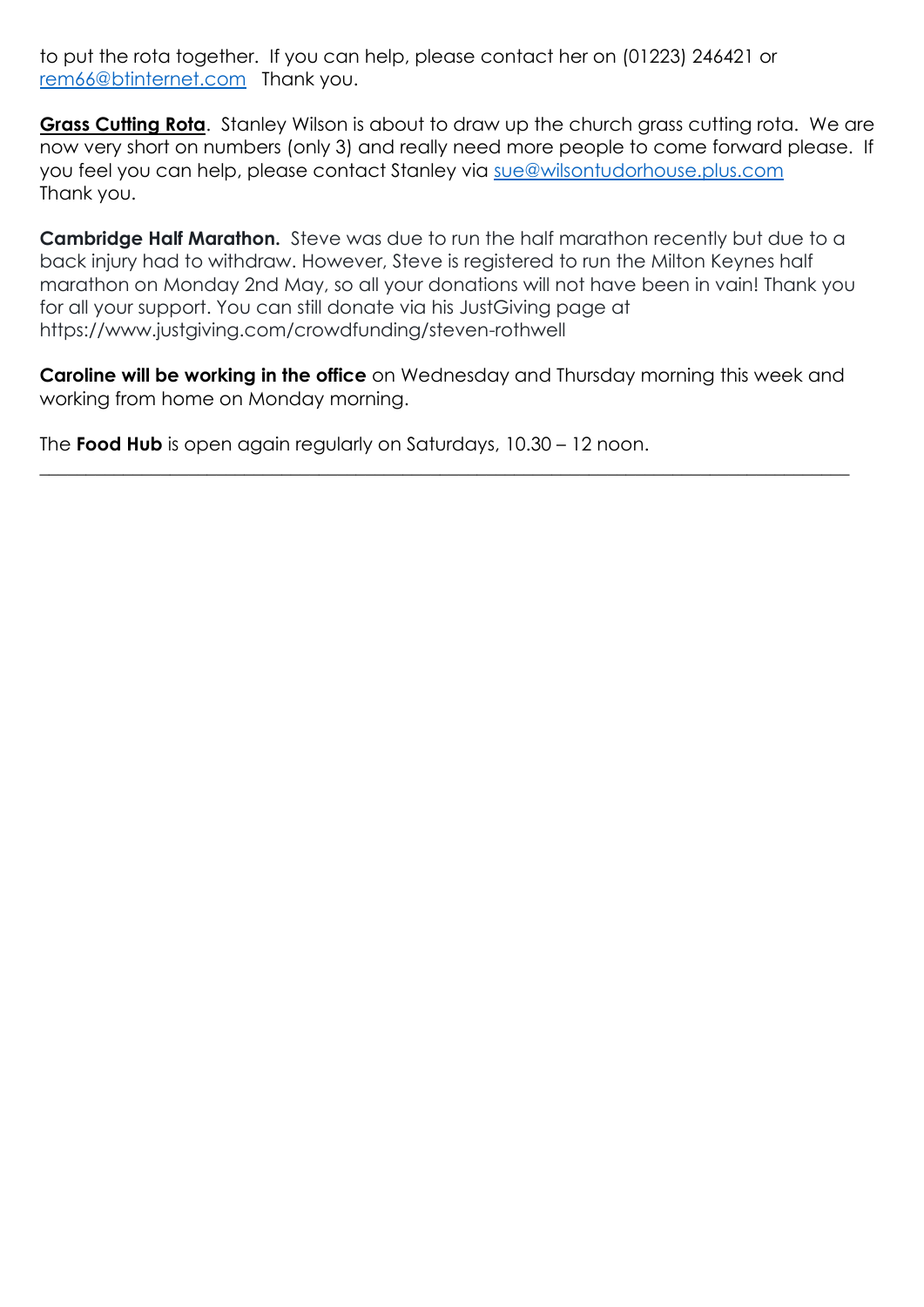

"What is justice? It's a question we encounter everywhere in life and that over the last years has increasingly demanded an answer.

In the Archbishop of Canterbury's Lent Book for 2022, Isabelle Hamley invites us on an exhilarating journey through Scripture to discover how we , as churches, communities and individual Christians, can seek and practice justice even when enmeshed in such a fractured world. Full of practical encouragement, *Embracing Justice* brilliantly weaves together biblical texts, diverse voices, contemporary stories, and personal and group meditations to reveal liberating and imaginative ways in which we may grow in discipleship—and more fully reflect the justice, mercy and compassion of Christ in our lives."

*Embracing Justice* is available to purchase from bookshops as well as on-line (Amazon) etc. It is not essential to have a copy of the book but you may enjoy reading it as we go through the sessions.

We will meet on Zoom on the following evenings at 7.30 pm: Thurs 10th, Wed 16th, Thurs 24th, Wed 30th March, Wed 6th and Wed 13th April

Zoom link for each session: [https://us02web.zoom.us/j/88929930333?](https://us02web.zoom.us/j/88929930333) pwd=V015OTZOeFVhQXgzcGZ2SnJIdlpxQT09

Meeting ID: 889 2993 0333 Passcode: 714764

**Our session on 16 March will look at Exodus 1.8-22.**